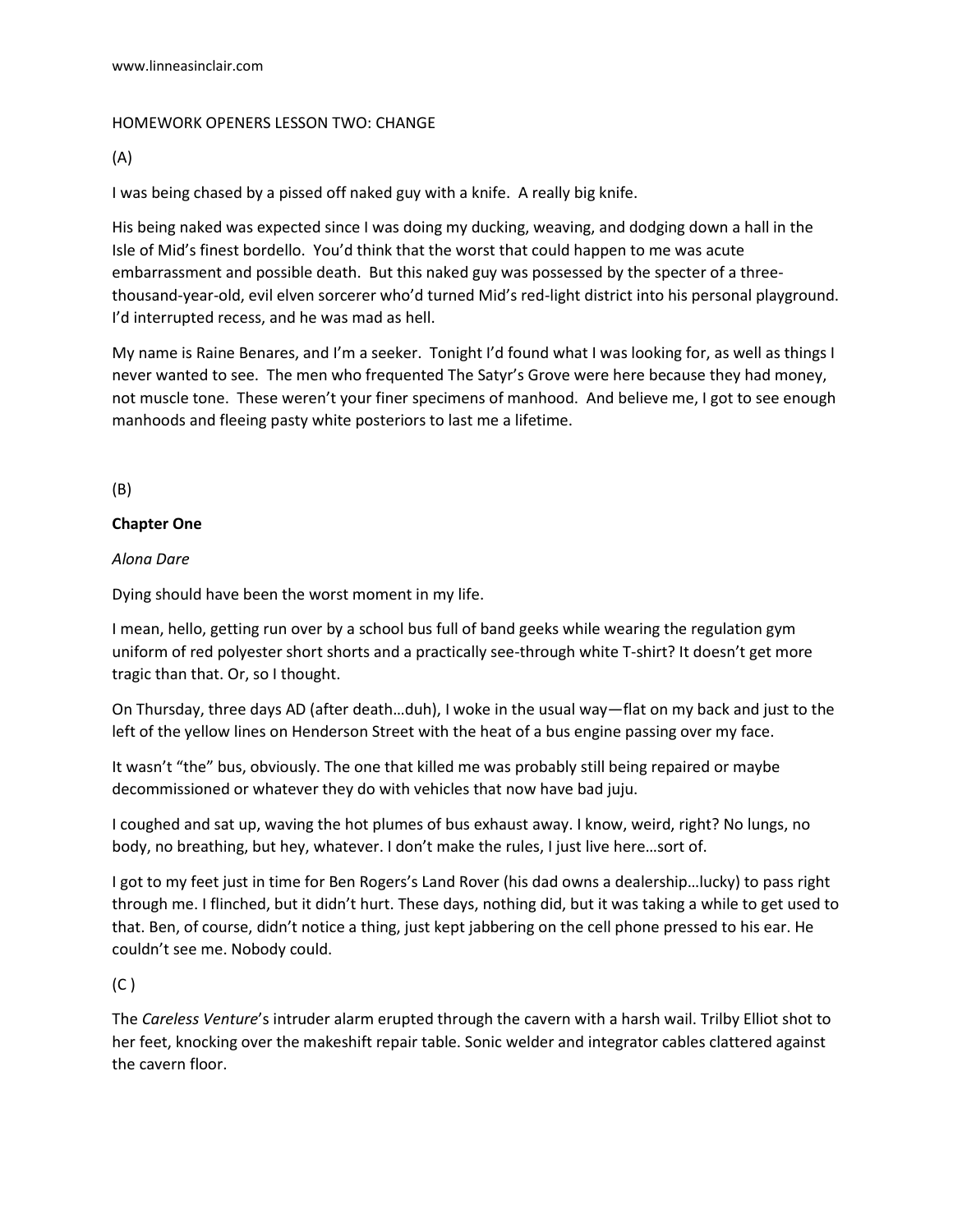She bolted for her freighter's rampway. Overhead, a nest of sleeping bloodbats burst out of the rocky crevices like small, leathery missiles. The panicked bats spiraled in front of her. Screeching, they fled through the wide mouth of the cavern into the lavender twilight.

She reached her rampway just as a silver object flashed across the sky behind them.

"Damn. Double damn." Another ship here meant big trouble. Even a little trouble was more than she could handle right now.

She sprinted through the airlock.

Coils of black conduit snaked down the freighter's corridor, humped over the hatch-tread into the bridge. She sidestepped the cables and reached for the alarm, slapping it into silence. A flick of her thumb activated intraship. She shouted the obvious. "Dezi, we got incoming! Take the bridge."

## (D)

Sam went around the back of the house, looking for the kitchen door and praying that he was wrong, praying that Janine, Mary Lou and Haley had gone to visit Mary Lou's mother in Northern Florida, and that an animal–a raccoon or a skunk–had gotten into the house and, trapped there, had died.

But Jesus, there were flies covering every window, even in the back of the house. Especially in the back. Whatever was dead in there was bigger than a skunk.

Sam knew he shouldn't touch the doorknob in case there were fingerprints on it. He had to call the authorities.

Except, he didn't know for sure that anyone was dead.

Yet the fact that Mary Lou hadn't returned his call for three weeks–three long weeks–suddenly seemed telling. He'd assumed that she wasn't calling him back–not that she couldn't.

Please God, don't let her be dead.

He lifted the clay flowerpot that sat on the back steps–Mary Lou's favorite hiding place–and sure enough, there was a key beneath it.

The lock on the kitchen door was right on the knob, and he knew he could unlatch the door by inserting and then carefully turning the key. He didn't need to touch the knob and therefore wouldn't add to or subtract from any fingerprints that might be there.

The lock clicked as it unlatched, and he gagged. Jesus. Even just the inch or two that he'd opened the door was enough to make his eyes water from the unmistakable stench of death. Sam quickly pulled the collar of his T-shirt up and over his nose and mouth and swung the door open.

Oh God, no.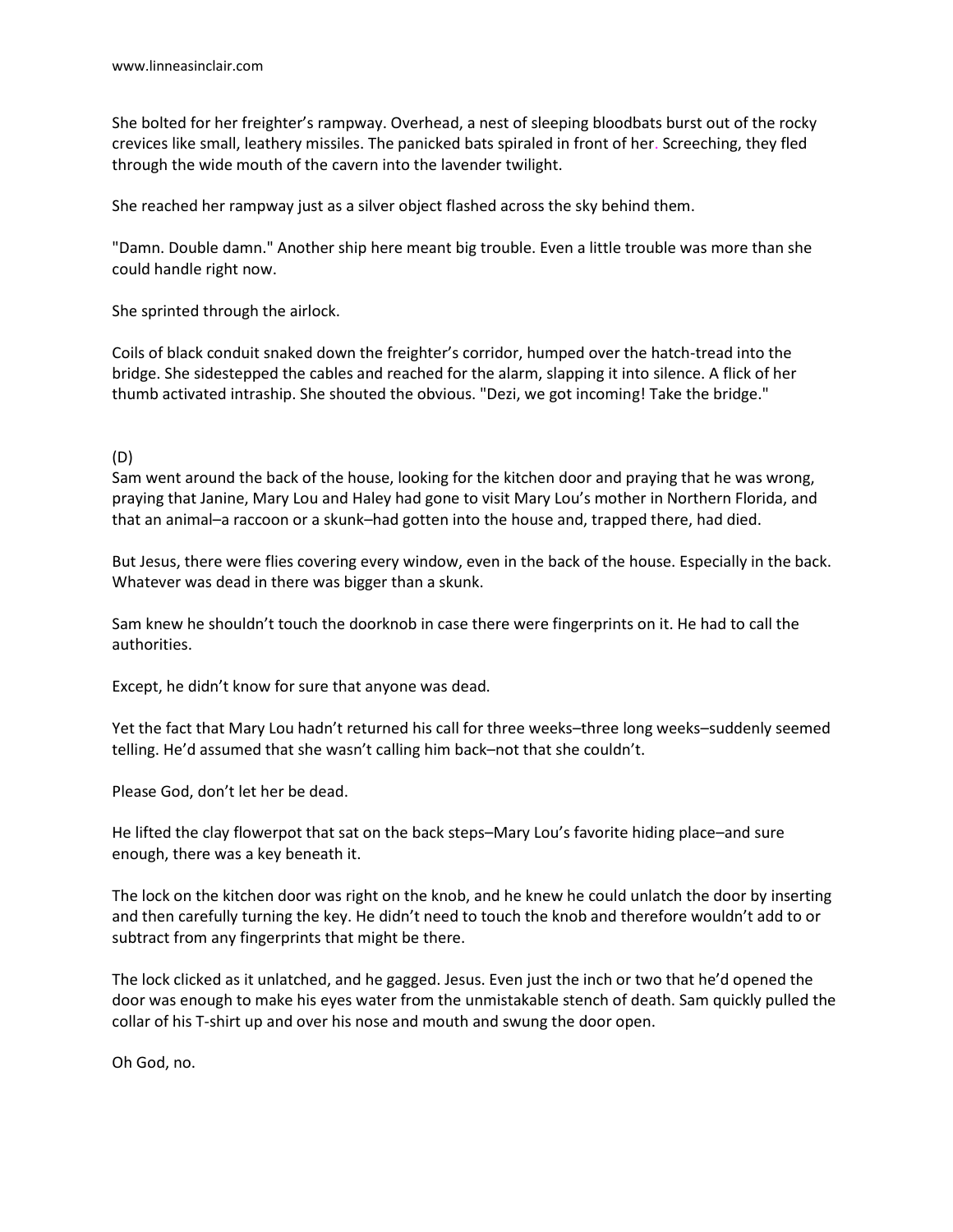Mary Lou lay face down on the linoleum floor–although, Christ, she'd been lying there so long in this heat, she probably didn't have much of a face left.

Sam couldn't bring himself to look more closely.

He saw all he needed to see. She was undeniably dead, her brown hair matted with blood and brains and, shit, maggots. She'd taken what looked like a shotgun slug to the back of her head, probably while she was running away from whoever had come to the kitchen door.

(E)

The surgery hurt far more than he'd expected.

But then, how could he have prepared for an experience so new? He'd known nothing of pain. Until the first cut.

A line of fire ripped across his back and he screamed. It was the first audible sound he'd ever made.

Feathers were falling, surrounding him with a curtain of drifting white. It took him a moment to realize that they were his own feathers. They had lost their familiar luminescence and looked alien.

He was becoming alien himself. The idea horrified him, until the surgeon sealed the wound. Heat seared across his back, following the line of the incision. Wetness spilled on his cheeks and he tasted the salt of his tears.

Another first.

His bellow made the floor vibrate. The smell of burned flesh was new as well, and sickening.

He reminded himself that he had volunteered.

The second cut hurt less, maybe because he knew what to expect. Maybe it was the way of earthly matter, so susceptible to sensation, to learn to ignore stimuli once they had been experienced.

Munkar didn't know. He crouched on the floor, shaking, his flesh pulsing and wet. He waited for the surgeon's fingertip to sear the second wound. He caught his breath at the burn on his skin, then heard the steady pound of his heart. He spread his hands and looked at the flesh he had become.

He felt heavy and slow, bound by gravity in a way he'd never known before. The physical constraints of his body were inescapable, unforgettable, impossible to ignore.

He felt weak.

No, he felt diminished.

There were other cuts—one in the back of his neck, one in the palm of his left hand—but they seemed almost incidental in comparison to losing his wings.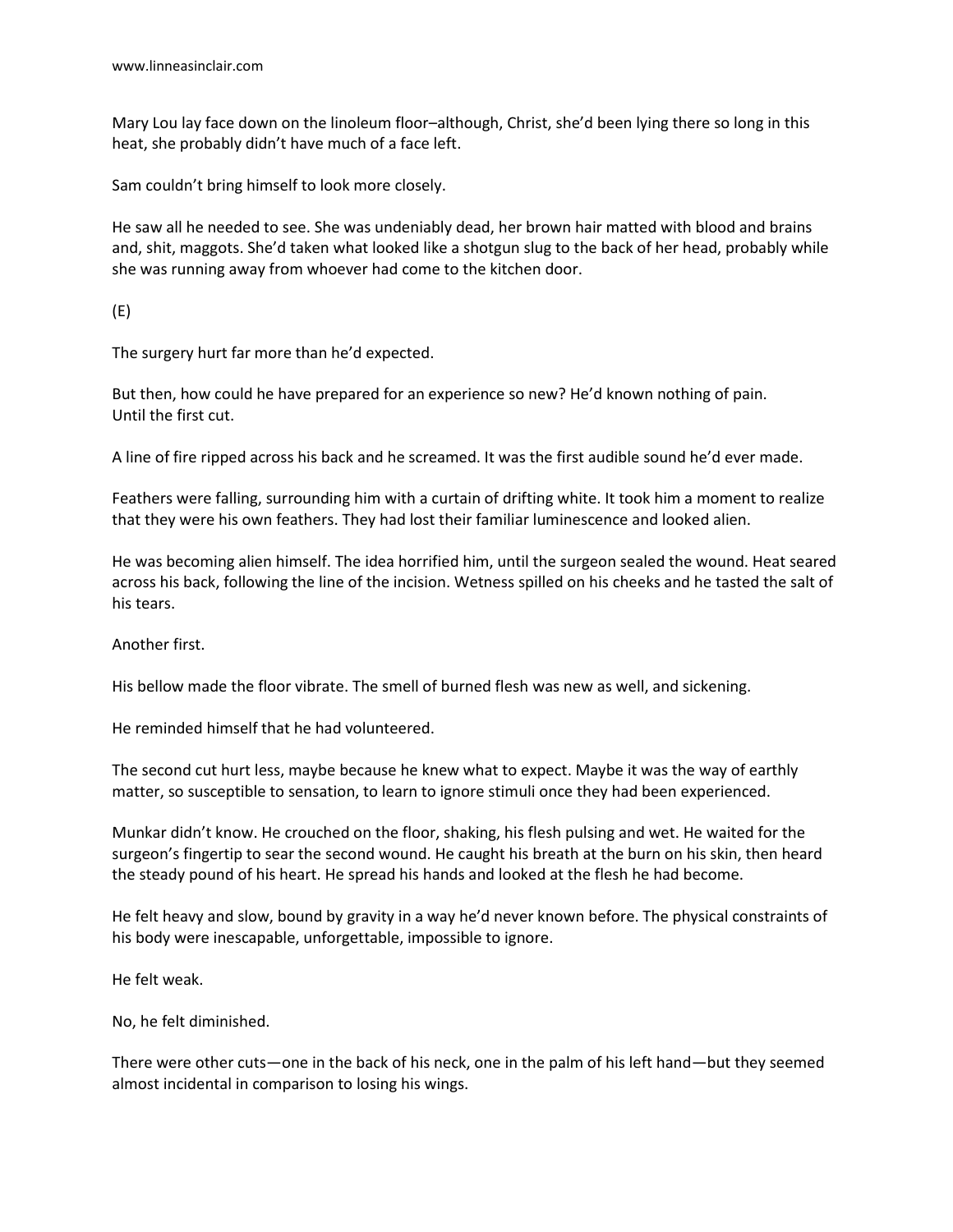```
(F)
```
"There is no such thing as ghosts," I said firmly.

"Glad to hear it," my partner in grime answered.

I squinted up at him, suspiciously. Not only is he quite a lot taller than me, but I was kneeling on the floor of my Second Empire Victorian cottage, putting the finishing touches on a chair I was reupholstering. He lounged in the doorway, scuffed boots crossed at the ankles and sculpted forearms crossed over his chest. "Why is that?"

He grinned, causing crinkles to form at the corners of his cornflower-blue eyes. "Because you won't freak out when I tell you I bought a haunted house this morning."

"You did *what*?" I said, right on cue. He chuckled. I rolled my eyes. I love the guy – sort of – but his sense of humor can be a little trying at times. Those times when I'm the brunt of the joke, like now.

Derek Ellis and I had been business partners for just a few weeks and romantically involved for a few more. I had known him longer, but it had taken us a while to get to the point where we wanted to be this close.

Our joint venture, which had started out as Derek's venture, was a home repair and renovation business headquartered in the small town of Waterfield, Maine. We both lived there, although not together. I had inherited my aunt's house the previous May, while Derek lived in a converted loft above the hardware store in downtown. It has exposed brick, concrete kitchen counters, lacquered Scandinavian cabinets, and a whole lot of other things he won't allow me to put into Aunt Inga's house because it would mess with the original 1870s mojo.

When I first learned of Aunt Inga's death and my inheritance, my plan had been to renovate the house and then sell it, and take the money I made back to New York to start my own textile design firm. But during the weeks I had spent in Maine getting everything ready, I had fallen in love with both the town and with Derek. So instead of going back to Manhattan at the end of the summer, I stayed in Waterfield. Ever since then, we had been keeping an eye out for a property to buy and renovate. Now, it seemed, we'd found one.

## (G)

The man stood in front of Thomas Pitt in the untidy office, papers all over the desk from half a dozen cases Pitt was working on. There was no discernible order to the papers, except to him. The visitor's appearance was immaculate, from his discreet regimental tie to his crested gold cuff links. Not one silver hair was out of place.

"Yes, sir," he said gravely. "Her Majesty would like to see you as soon as possible. She hopes that now would be convenient." There was not a flicker of expression in his face. Quite possibly no one had ever refused him. Victoria had been on the throne since 1837, sixty-two years, and he was merely the latest in a long succession of emissaries.

Pitt felt a chill run through him, and his throat tightened.